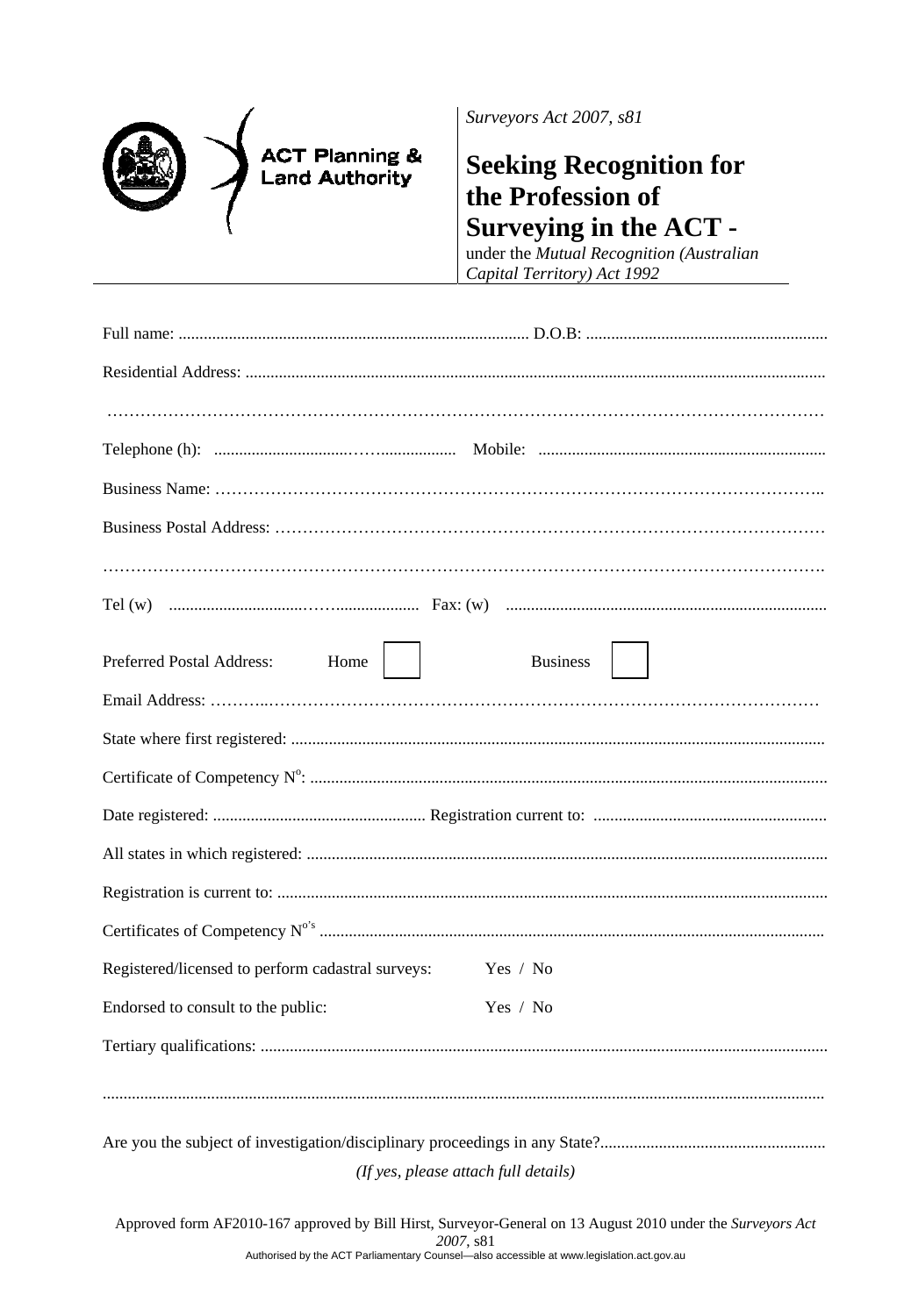Has your registration been cancelled/suspended as a result of disciplinary action in any State? ..................... *(If yes, please attach full details)* 

| (If yes, please attach full details) |
|--------------------------------------|

Are there any restrictions, or are you prohibited from practising as a surveyor, as a result of any criminal civil or disciplinary proceedings in any State?..................................................................................................

*(If yes, please attach full details)* 

I hereby give consent to the making of inquiries and the exchange of information with the Surveyors Board or authorised person of any State or Territory regarding my activities in surveying or any other matter relevant to the notice.

Attached is a Letter of Accreditation from the Surveyors Board of (*State*): ......................................................

Signed: .................................................................................................. Date: ..............……………………